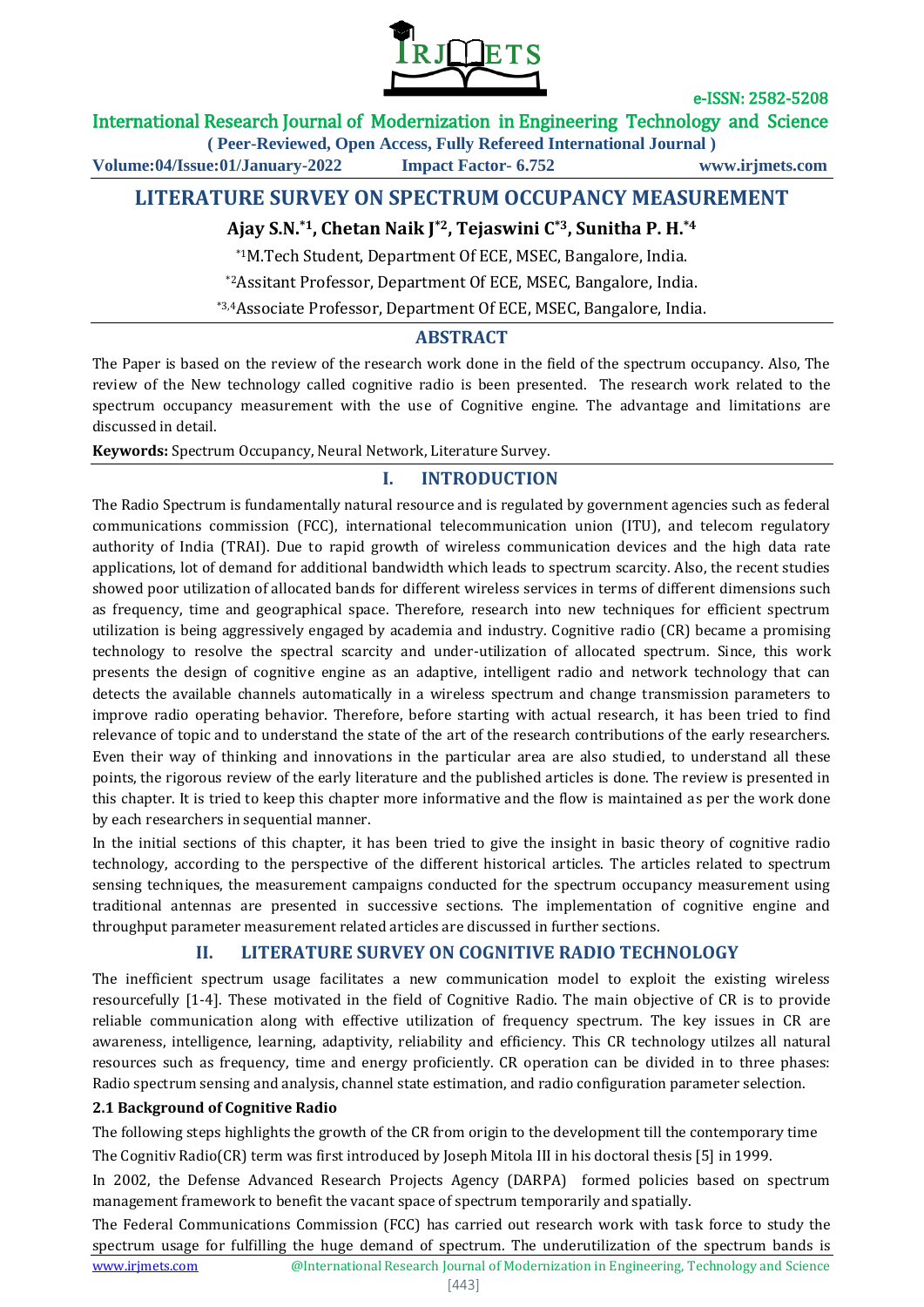

### International Research Journal of Modernization in Engineering Technology and Science

**( Peer-Reviewed, Open Access, Fully Refereed International Journal ) Volume:04/Issue:01/January-2022 Impact Factor- 6.752 www.irjmets.com**

confirmed by it and later the FCC issued the Notice for Proposed Rule Making (NPRM) [6]. The main of this work is to use the spectrum efficiently.

The Institute of Electrical and Electronics Enginner (IEEE) designed the 802.22 working group in 2004 which defines the specifications of physical and medium access control layer and wireless regional area network.

IEEE started the Project for upcoming radio spectrum management as 1900 standard task group by the end of 2005. It defines the standard terms and definitions for dynamic spectrum access, interference and concurrence analysis and spectrum management radio systems. In 2006 IEEE organized first conference on cognitive radio CROWNCOM,. The main aim was to collect new ideas related to CR from worldwide researchers. FCC had launched CR technology based unlicensed service project of TV band followed by the conference.

FCC was launched different rules for allowing cognitive radio devices to utilize TV white spaces as secondary users by the end of 2008.

The rules regarding use of white space by secondary users was determined in a Memorandum Opinion and Order by FCC in 2010.

IEEE standard for 802.22 (WRAN) in 2011 and currently focused on the standards for positioning and installation of 802.22 systems.

#### **2.2 Spectrum sensing in cognitive radio**

Mansi Subhedar, et.al. has represented a reliable spectrum sensing in cognitive radio system in [7]. Generally, the licensed spectrum is underutilized. The utilization of available spectrum can be increased by adopting a cognitive radio as a hopeful technology. The spectrum sensing identifies the unoccupied spectrum holes which is very challenging to implement. The related issues as well as challenges are represented using comparative study of different methodologies. In this paper, the development of CR network was based on advanced techniques such as distributed spectrum sensing, CR reconfiguration management, interference management, and cooperative communications. The result concluded that the method used for spectrum sensing should be reliable and prompt to realize CR for utilization of scarce spectrum without interfering primary user.

S. Thamizharasan, et.al. introduced a cyclostationary spectrum sensing method for identifying the presence of primary user in spectrum in [8]. It was accomplished by the concept of periodicity in OFDM signals. In the existing method the signals were identified by the periodicity of pilot signals in the OFDM symbols. In proposed method the periodicity concept was obtained by the insertion of guard interval in the OFDM signals for detecting primary user signals. The results of simulation shows the comparison between actual and experimental method in terms of power spectral density.

Energy detection method is another method used to detect presence of primary users. It depended on the knowledge of noise power but affected due to uncertainty in noise. It was overcome by Covariance based detection method, in which correlation between space and time signal was exploited without knowledge of noise and signal power. The covariance difference of signal and noise were used for the detection of licensed users. The performance of covariance based detection method was analyzed under Rayleigh and Rician fading channel of TV bands in terms of probabilities of false alarm and the probability of detection. This was carried by Tanuja Dhope, et.al. in [9]. The performance was also analyzed by using correlation coefficient and smoothing parameters. As per obtained results, Covariance based detector has been performed better than the energy detector with noise uncertainty even under the time-varying fading channels.

The spectrum sensing method based on Euclidean distance was studied by Hector Reyes [10], in which the autocorrelation between samples was used. Universal Software Radio Peripheral (USRP) platform operating with GNU Radio software was used for performing experiment. The false alarm and detection probabilities were observed at different signal to noise ratio through experiment evaluation. The proposed technique performance based on autocorrelation was compared with other spectrum sensing method in terms of noise uncertainty, utilization level and speed of network. The simulations results showed that the proposed Euclidean distance technique was more effective than the autocorrelation and energy detection scheme in terms of probability of detection and false alarm.

Waleed Ejaz, et.al. proposed a reliable spectrum sensing method [11] in which energy and cyclostationary based detection technique were combined on the basis of power and band of interest. The system performance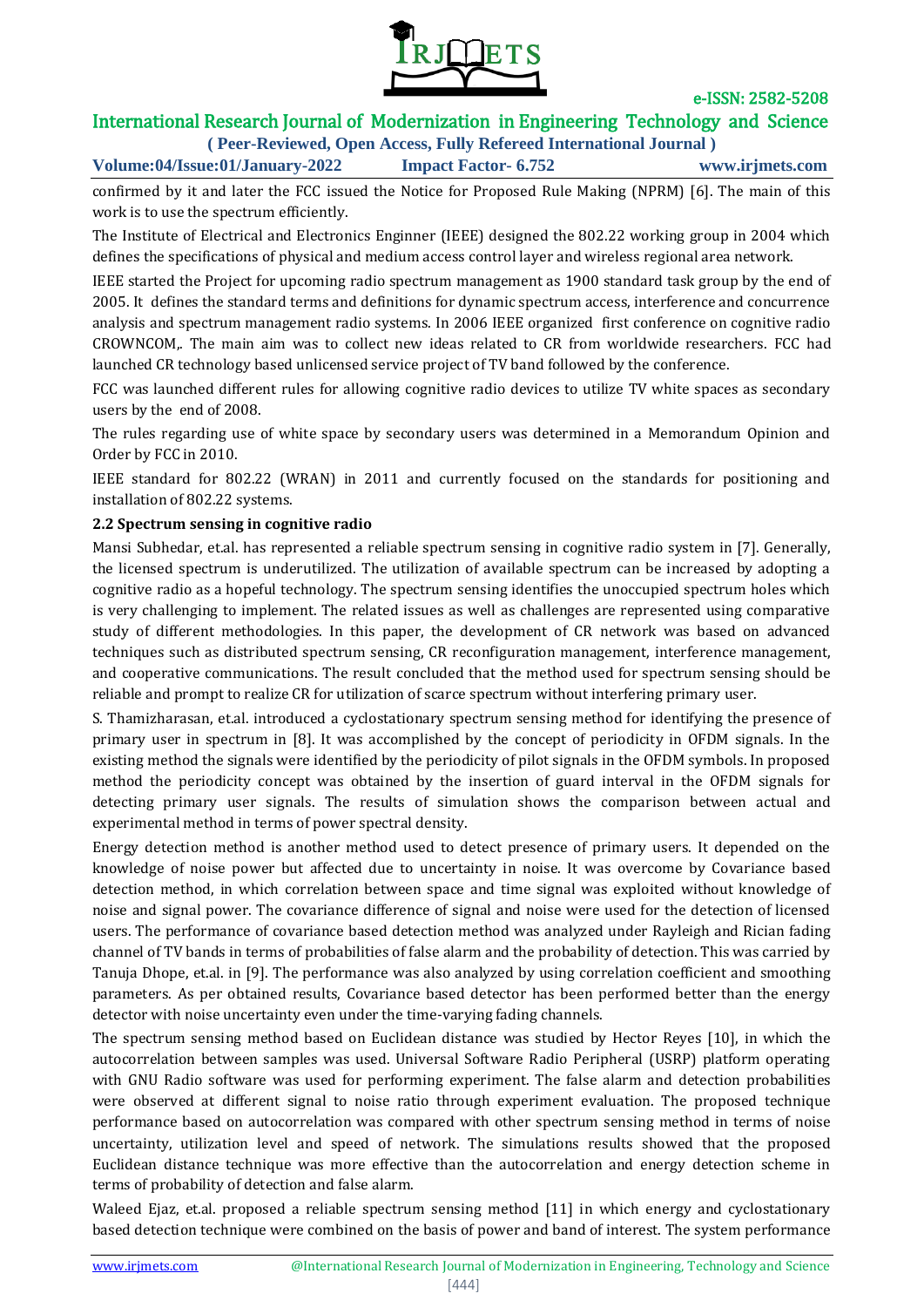

# International Research Journal of Modernization in Engineering Technology and Science

**( Peer-Reviewed, Open Access, Fully Refereed International Journal ) Volume:04/Issue:01/January-2022 Impact Factor- 6.752 www.irjmets.com**

was evaluated by comparing the results of matched filter, energy detector, or cyclostationary detector in terms of mean detection time, probability of false alarm and detection.

Mohd. Omar, et.al. proposed the Singular Value Decomposition (SVD) method to detect the presence of the wireless signal based on eigen values [12]. The performance of system was examined by performing simulation using raised cosine, rectangular pulse shape and root raised cosine wireless communication digital signal. They found that the SVD based detection is a more efficient technique used for sensing signal in spectrum. It was performed without knowledge of the transmitted signal properties. The result has shown fewer requirements of execution time and computational complexity as compared with energy detector. Also, it has a better performance in the low signal to noise ratio environment.

Md. Shahnawaz Shaikh, in his paper, studied cognitive radio spectrum sensing techniques in [13]. The radio link present in between transmitter and receiver has multipath propagation of communication signal. But, it varies randomly at the time of transmission and affects on the CR performance. This paper enlightens different spectrum sensing techniques analysis and implementation over AWGN and Rayleigh channels. The performance of different CR spectrum sensing techniques was evaluated through comparative analysis in terms of SNR Vs decision accuracy under varying channel conditions.

S. Hongjian et.al. in [14], discussed about the different wideband spectrum sensing algorithm with many challenging issues. Special attention was paid on sub-Nyquiest technique which consist of compressive sensing and multichannel sub-Nyquist sampling techniques.

A wideband spectrum sensing acquire directly the wideband signal using a standard ADC and then use digital signal processing techniques to detect spectral opportunities. Quan. et.al. [15] proposed a multi-band joint detection algorithm to recognize the primary signal among multiple frequency band signal. In this technique, first sampling of wideband signal was done using ADC then these series sample data were converted to parallel data using serial to parallel circuit. The Fast Fourier Transform was applied to represent signal in frequency domain in terms of narrowband spectrum. The hypothesis testing was used to determine the presence of primary users in spectrum. It has been prove that the implementation algorithm has better performance than the single band sensing.

Another solution would be the filter bank algorithm for detection of wideband signal was suggested by Farhang-Boroujeny in [16]. Where, different central frequency filters were used for estimation of baseband signals. So, in the process first the wideband signal was down converted to baseband and then passes through low pass filter. This algorithm has been found better solution to dynamic nature of wideband spectrum sensing. But, require more number of RF components for implementation due to parallel structure.

Tian and Giannakis in [17] proposed a wavelet-based spectrum sensing algorithm in which wideband spectrum power spectral density (PSD) was represented in terms of train of frequency sub bands. Each band has a smooth PSD, but discontinuities and irregularities were found at the border of sub bands. So, wavelet transform has been found better technique to overcome above problems at the time of wideband PSD based spectrum sensing.

#### **2.3 Spectrum sensing using Machine Learning Techniques**

The availability of channel in spectrum is determined by using spectrum sensing in cognitive radio, but it takes more time for sensing. It can be reduced by using predictive method for detection of spectrum holes. So, neural network was used as powerful tool for the spectrum prediction by Vamasi Tumuluru et.al. [19]. The multilayer perceptron model (MLP) was used to predict unoccupied channels of spectrum with backpropagation algorithm for training the network. MLP predictor performance has been evaluated using matlab simulation and found improved performance of cognitive radio using sensing prediction method with saving maximum amount of sensing energy.

A combined property of energy detection and cyclostationary feature detection based spectrum sensing using neural network was introduced by Yu Tang et.al. in [20]. These methods were selected for feature extraction due to simplicity, low computational complexity and ensure higher performance in detecting signals of low signal to noise ratio. Artificial neural network was used for training the network to detect primary users' existence in spectrum. The results shown better accuracy of prediction and enhanced the performance stability in least computational complexity.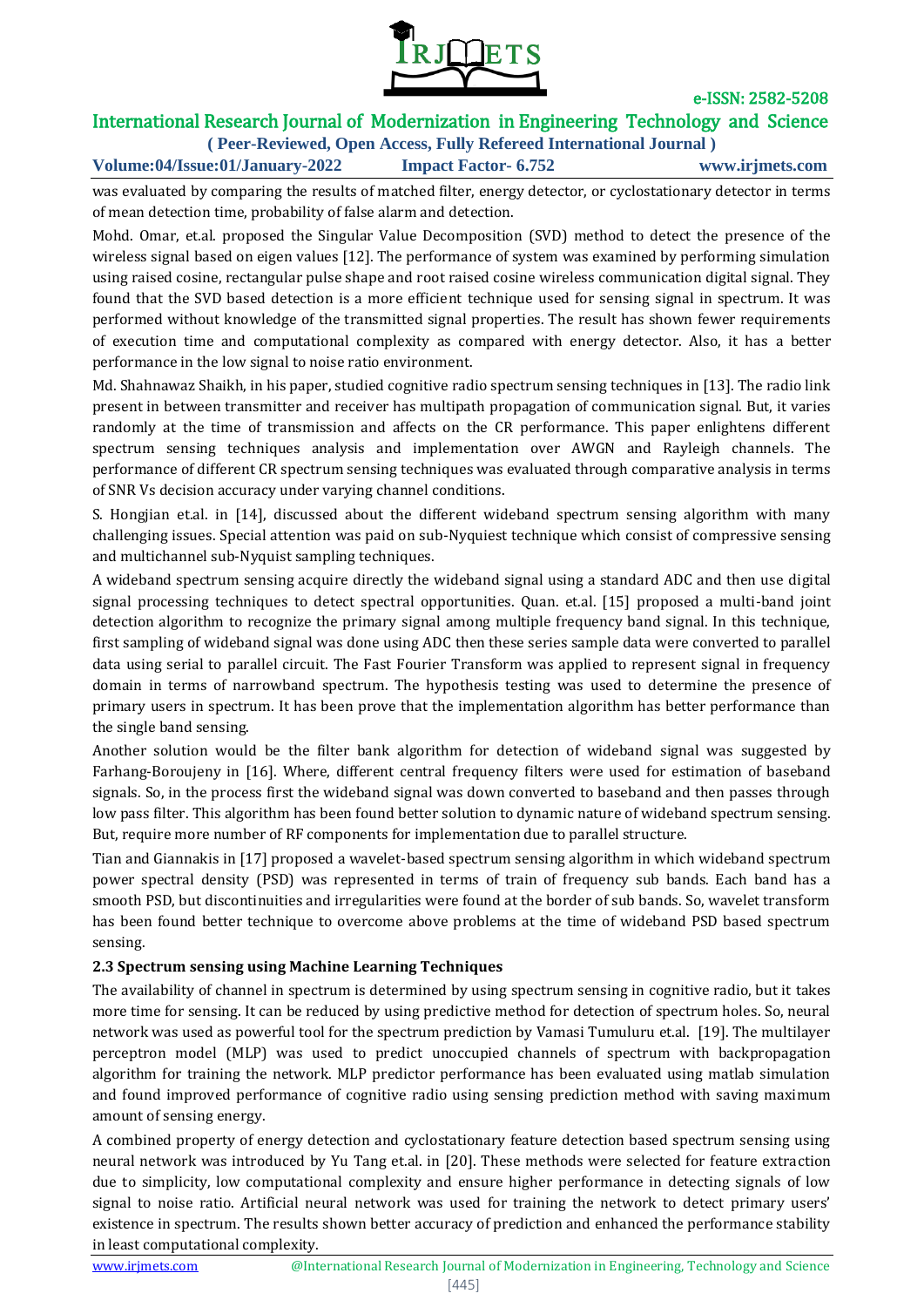

# International Research Journal of Modernization in Engineering Technology and Science

**( Peer-Reviewed, Open Access, Fully Refereed International Journal ) Volume:04/Issue:01/January-2022 Impact Factor- 6.752 www.irjmets.com**

A low computational cost algorithm was developed for spectral vacancies by A. Canavitsa et.al. in [21]. The objective was to decide primer user occupancy based on fixed size of past observation window and occupation of window by secondary users was in least disturbance to the primary user transmission. A real data was used from the measurement campaign conducted on a voice radio communication systems operating in the 450- 470MHz band. The performance shown the superiority and robustness of the method with low probabilities of error and the channel status was totally depends on the size of prediction window.

Jide Popoola et.al. in [22] presented automatic modulation classifier method for detection of primary users in licensed bands of spectrum. The objective was to sense digitally modulated primary radio signals in spectrum. It was achieved by modulation classifier design using neural network. The four feature keys were extracted to distinguish between different types of modulation as input to network. A total 2500 data with four feature set inputs and five target outputs were used for training neural network. The analysis was done on matlab environment using ANN tool in which 50% data was used for training, 25% data for validation and 25% data for testing the network. The developed model was performed better at low signal to noise ratio with fast detection rate in the range of 5.1ms.

Liang Yin et.al in [23] was performed the experiment to predict the spectrum behavior learning using neural network. The multilayer perceptron (MLP) based neural network model was developed to satisfy the objective of handover channel list in advance to secondary users by forecasting the status of channel about busy or idle. The training data was collected from measurement campaign conducted in South Chaina for entire week over the frequency range 20MHz to 3GHz. The performance was assessed by comparing measured value to predicted values for different days, services and frequencies in terms of Root Mean Square Error.

Nida Baldo et.al. in [24] was devised a controller based on neural network for dynamic channel selection in Cognitive Radio application. It was based on multilayer perceptron neural network. The wireless network challenges related to cognitive control was discussed and given better solution about dynamic selection of channels.

The spiking neural network is the third generation of neural network and has a better performance of cognitive tasks in pattern recognition. It has powerful computation capability than other networks with cost of low learning efficiency. A new algorithm based on synaptic efficiency adjustment method was proposed to improve learning efficiency by keeping high computational capability. The training time was reduced only selecting target spike time in algorithm. The voltage difference between the output neuron potential and threshold firing was applied to different synapses. The learning property of algorithm was investigated for single and multiple spikes input neurons. As per result obtained from simulation, the learning performance of given network algorithm is better than existing other methods with achieving higher efficiency in the training of spiking neural network. This was invented by Xiurui Xie in [25]

Radial Basis Function (RBF) neural network was method was used by Shibing Zhang et.al. in spectrum prediction [26]. Cognitive radio node detect complete spectrum every time at the time of sensing, consumes time and also network resources. This issue can be solved by detecting spectrum holes using historic information from licenced users. The RBF neural network width and hidden nodes number can be selected by newly developed algorithm. The channel occupancy simulation was done using Gold sequence and M sequence. The comparison of predicted data and measured data shows that RBF can find the spectrum occupancy state very accurately with least resource consumption.

The evaluation performance of Radial Basis Function neural network and Multilayer Perceptron was studied to estimate of TV idle channel by Ojenge Winston et.al. in [27]. The performance was evaluated by varying the number of layers, number of neurons, activation function, learning rates for MLP and spread of RBF, maximum number of neurons in layer. Both the network MLP and RBF is implemented using Matlab. Mean Square Error (MSE) values is used for performance evaluation. MLP has low MSE than RBF models and strongly depends on time slots, day of week , and watched TV channels in household. Also it further indicated that the MLP architecture performance was better in terms of faster training for given data.

Cognitive core is a one of important component in cognitive engine. It consists of knowledge base, learner and optimizer. Artificial intelligence technique may be used for implementation of above component. Here Xu Dong et.al. in [28] was used neural network for implementation as a learner in cognitive engine. Multilayer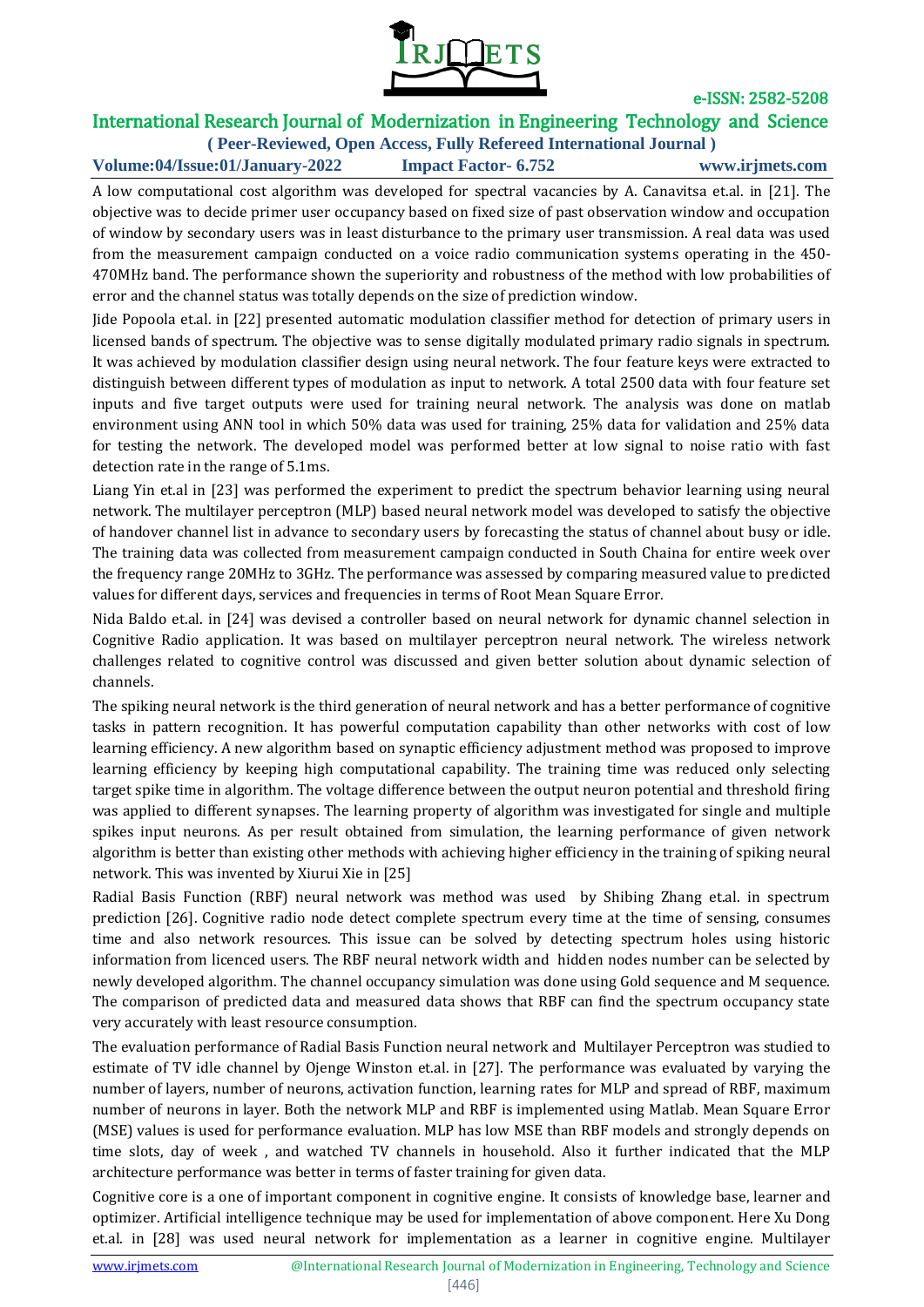

# International Research Journal of Modernization in Engineering Technology and Science

**( Peer-Reviewed, Open Access, Fully Refereed International Journal ) Volume:04/Issue:01/January-2022 Impact Factor- 6.752 www.irjmets.com**

Perceptron with supervised learning technique was used for implementation of model. The experiment was performed on the Wimax platform. The data obtained from Wimax were used for training neural network. The performance of system was evaluated by the comparison in terms of bit error rate of actual and predicted values by MLP neural network. It was found that the prediction performance improved by selection of more training data, increase of modulation level with tradeoff between iteration time and complexity.

Nadine Abbas et.al. in [29] proposed a novel Artificial Intelligence and machine learning techniques for cognitive radio network. The literature review was organized on different AI techniques such as Support Vector Machine, Neural Network, Genetic Algorithm, Fuzzy Logic, Baysian, Markov model, Reinforcement Learning, Entropy, Multi Agent system, Game Theory and Artificial Bee Colony Algorithm. The challenges, strength, limitations and of different technique was summarized for cognitive radio applications.

#### **2.4 Literature Related to Spectrum occupancy measurement campaign**

#### **Subheading**

Subheading should be Font Size- 10pt, Font Type- Cambria, justified.

#### **Subheading**

Subheading should be 10pt Times new Roman,

# **III. LITERATURE RELATED TO SPECTRUM OCCUPANCY MEASUREMENT CAMPAIGN**

Numerous spectrum occupancy measurements were conducted by academia, group of researchers, and Industry in several parts of world to recognize spectrum utilization of particular wireless technologies. First spectrum occupancy measurements campaign was conducted in USA by National Telecommunication and Information and Administration (NTIA) in 1998 [30]. This results in very large difference due geographic differences. from the results, Coastal cities had greater spectrum utilization than Midwest cities.

Marc McHenry et.al. was conducted spectrum occupancy measurement campaign under initiation of NSF [31]. The aim of this measurement was to identify underutilized spectrum in the dense urban environment of Chicago. It was conducted for two days in Chicago, which was found 17.4% occupancy.

The New Zealand campaign in [32] was arranged to study the unoccupied spectrum availability in the form of frequency, time, and space for future secondary use. The measurement was performed at indoor and outdoor locations over 12-week period during weekdays in the morning, and afternoons in 806 MHz to 2.7 GHz frequency band in Auckland, New Zealand. The spectrum was divided into nineteen frequency sub bands as per bandwidth of the signal and wireless service. The campaign consists of dipole antenna (806~1000MHz), discone antenna (1000~2750MHz) and Rohde & Schwarz ESVN40 Test Receiver components for measurement system. As per spectrum occupancy measurement analysis; the spectrum utilization was more at outdoor location (about 6.21%) than indoor location (about 5.72%).

An indoor and outdoor location measurement campaign was conducted at Aachen, Germany by Matthias Wellens et.al. over the frequency range 20-6000 MHz in [33]. The measurement set up consists of Agilent E4440A spectrum analyzer and wide band antenna includes a large discone antenna of type AOR DA-5000 (20 - 1520 MHz), a smaller discone antenna AOR DA-5000JA (1.5-3GHz) and random antenna Antennentechnik Bad Blankenburg AG KS 1-10 (3-6GHz). The occupancy status was decided by selecting the decision threshold as 3 dB above the measured noise floor throughout the investigated band. The result shows higher occupancy in outdoor scenario compared to indoor scenario due to less ambient noise. The Amplitude Probability Distribution was used to determine the secondary use potential candidate.

In the measurement campaign at Singapore [34], the measurement has been taken on the roof top of the Institute for Infocomm Research building at outdoor location for 24 hours over twelve weekday period. The campaign was conducted for the evaluation of various services spectrum utilization, and identification of the bands free for transmission of secondary signal in future use. The occupancy was detected with the help of decision threshold. The measured value above the threshold shows occupied spectrum. The total average occupancy in Singapore was found only 4.54%. Also it has been observed that broadcasting bands, and GSM 900 bands have found higher occupancy. Aeronautical radio navigation, radiolocation, primary radar, and secondary radar have found very low utilization, and therefore, these are suitable for secondary usage.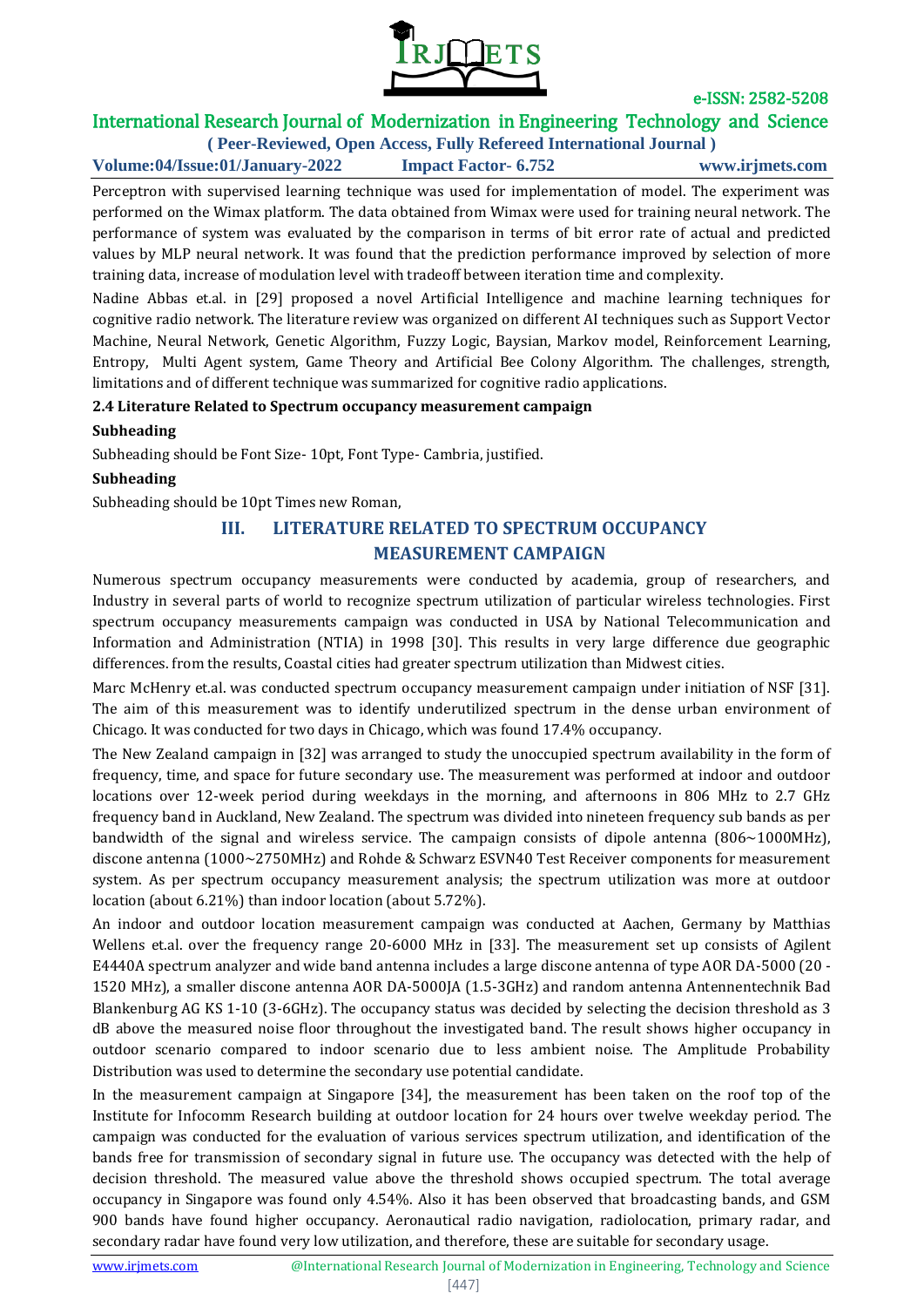

# International Research Journal of Modernization in Engineering Technology and Science

**( Peer-Reviewed, Open Access, Fully Refereed International Journal ) Volume:04/Issue:01/January-2022 Impact Factor- 6.752 www.irjmets.com**

The spectrum measurement in urban environment at urban location was performed by Radio Communications of the Catalonia Technical University group in Barcelona [35]. It was conducted for two days in 75 MHz - 3 GHz frequency range. The results obtained from campaign reveals the spectrum occupancy was 22.72% for 75 MHz to 3 GHz frequency range. Also it has been observed that the uplink frequency of cellular GSM 900 have less occupancy than downlink frequency because of continuous transmission of signal continuously. The TV bands are more popular. UMTS uplink had found very low utilization about 2.86%, and these bands can be useful for future CRNs. The result showed that 1-3 GHz band be a potential candidate for the CR in future.

A measurement campaign for wideband spectrum access was conducted by Miguel López-Benítez et.al in [36] over 75MHz-7.075GHz frequency range for 24 hours. The main objective of this campaign was to study impact of different locations on spectrum utilization in perspective of cognitive user. The wide band measurement setup consists of Single Pole Double Throw switch for antenna selection, filters to avoid overloading, and attenuate unwanted signals, a low noise preamplifier for enhancing the sensitivity of system. The result showed the occupancy level mainly dependes on the location at which campain was carried out.

Measurement of spectrum utilization by Vaclav Vantela et.al in [37] carried out in three locations in Europe during years of 2008 and 2009 respectively over 400MHz to 3GHz radio spectrum. The measured method was based on the energy detection principle. Here major wireless communication systems behavior and utilization performance within different regions and environments were studied. It has been observed that the overall utilizations in the band 400MHz to 3GHz at different location was 6.5%, 10.7%, 7.7% respectively. Measurement in the ISM band offers significant frequency reuse and opportunities.

Meftah Mehadwi et.al performed a measurement at university of Hull-UK[38]. The measurement campaign used for Bilog Antenna CBL6143 with frequency range of 30 to 3000MHz, applies the signal received to Spectrum Analyzer Agilent 4407B. The data was processed by using computational package MATLAB. From the results GSM1800 and GSM900 bands have larger occupancy because of broadcasting downlink. Where Aeronautical radio navigation, Fixed satellites, WBA and ISM have low utilization. Generally the frequency above 1GHz was relatively underutilized.

A wideband spectrum occupancy measurement campaign was conducted by K Qaraqe et.al at Qatar in indoor and outdoor environment [40]. It was conducted over frequency range from 700MHz to 3000MHz. the objective was to study indoor and outdoor environments spectrum utilization concurrently for three consecutive days. The set up consist of a Rhode and Schwarz FSH6 portable Spectrum Analyzer connected to a laptop through USB optical cable. The energy detection principle was used to determine utilized or idle band with the knowledge of threshold level, where it was selected above 3dB level of noise floor measured without antenna. It was obvious from the measurement result that spectrum occupancy highly depends on the location. So it was recommended to consider location information for efficient spectrum utilization method.

The effect of frequency, direction of antenna, resolution bandwidth and selection of period of measurement on measurement campaign was studied by M. Mehdawi[41]. The aim was to select accurate and suitable parameters for measurement set up. The experiment set up was included four different antennas ( Yagi, Discone, Bilog, DTA218 ) and spectrum analyzer. The Yagi and Bilog antenna have a directional radiation pattern while Discone and DTA218 with omnidirectional radiation pattern. The optimal antenna was selected by comparing the relative field performance in whole TV band. As per results, the directional antennas have higher reception of signals than omnidirectional antennas with greater duty cycle of spectrum occupancy for Biog antenna. At the same time omnidirectional and wideband made attractive Discone and DTA218 for radio measurement applications. The influence of frequency dimension was also evaluated by proper selection of frequency range and resolution bandwidth. The selection of narrow resolution bandwidth has increased the resolving ability of system. Also, the optimum duration was decided by a priori knowledge about the radio system behavior.

S Barnes et.al conducted a measurement campaign to resolve the deficiency of knowledge about occupancy of spectrum in South Africa [42]. This was conducted at GSM 900MHz and GSM 1800MHz band UHF. UHF band has found 20% occupancy but GSM 900MHz band occupancy has 92%, GSM 1800MHz of 40%. Results obtained from experiment, cellular band has high occupancy.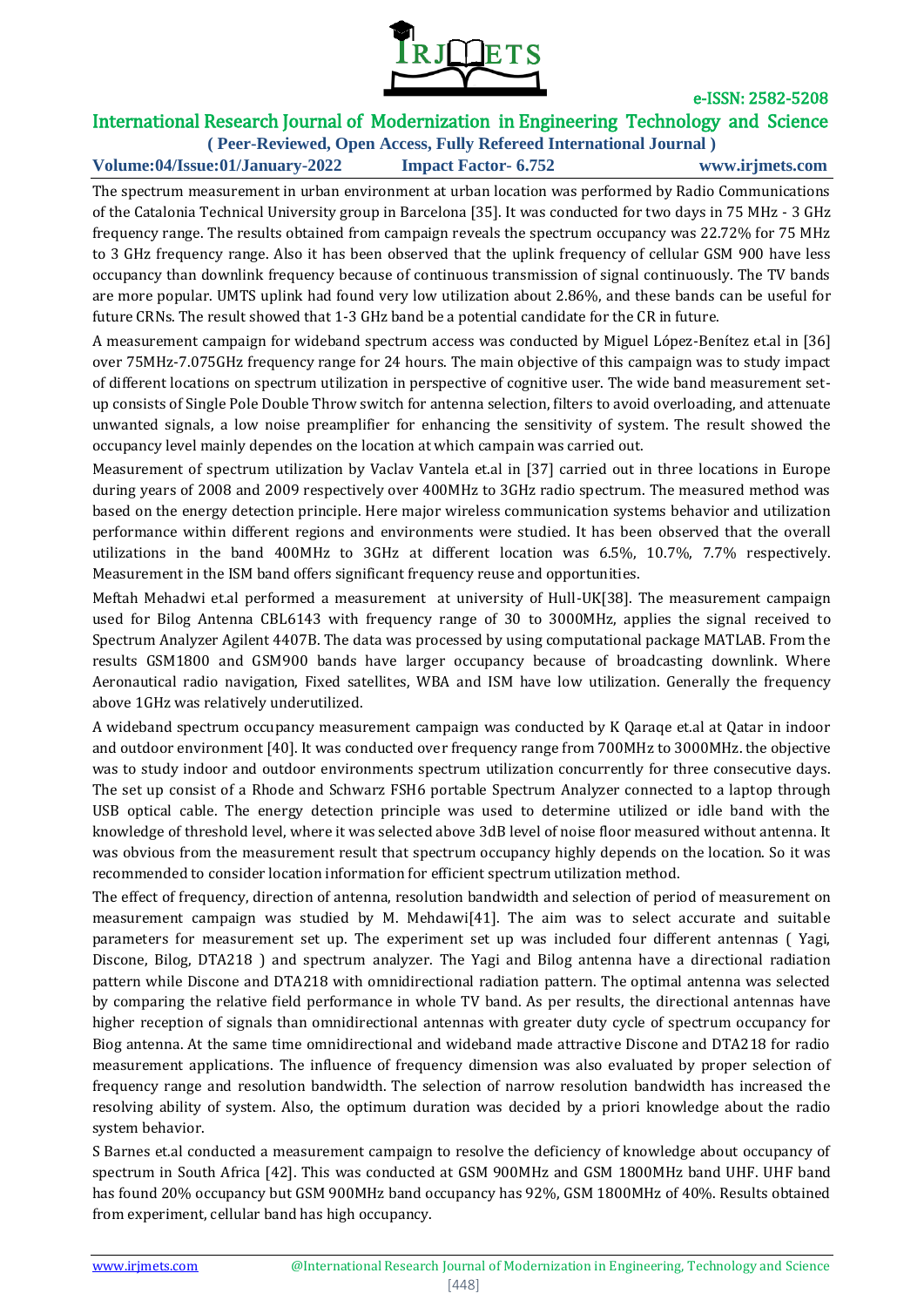

# International Research Journal of Modernization in Engineering Technology and Science

**( Peer-Reviewed, Open Access, Fully Refereed International Journal ) Volume:04/Issue:01/January-2022 Impact Factor- 6.752 www.irjmets.com**

The frame work for measurement was suggested by K Patil et.al [43] for conducting spectrum measurement of occupancy campaign in India over the frequency range from 700-2700MHz to identify less occupancy licensed band.

TV band spectrum occupancy was studied using theoretical duty cycle model and validated. The different methods and the effect of various parameters at the time of evaluation of spectrum occupancy in concern with CR are discussed in [44]. The results obtained from the measurement campaigns conducted in [45] show the current spectrum regulation inefficiency. The worldwide measurement campaigns overview in the concern with CR is described in [43]. A generic spectrum surveying framework has introduced standardization and automation to spectrum surveying [45].

### **IV. ADVANTAGES AND LIMITATIONS**

The motto of spectrum occupancy analysis is to determine the percentage of spectrum utilization by primary users, so that the secondary users can avail the available spectrum. Spectrum sensing is a first step of cognitive engine. It assists in the detection of spectrum holes by offering high spectrum resolution. Now the spectrum sensing problem has gained new aspects with cognitive radio and opportunistic spectrum access concepts. It is one of the most challenging issue in CR systems. Challenges associated with spectrum sensing methods were reviewed using different methods such as energy detection, cyclostationary detection, matched filter detection, covariance based detection, Euclidean based and singular value decomposition method. The implementation of spectrum sensing scheme in terms of the challenge and issues were discussed in detail using comparative study of different methodologies [7-13]. All above methods were implemented for narrowband spectrum sensing. The next work was carried out by further researchers to find spectrum holes in wideband spectrum. They examined various wideband spectrum sensing algorithms such as sub Nyquist technique, multi-band joint detection and wavelet based algorithm [14-17]. However, this approach was often slow and consumes more energy for sensing of whole spectrum.

In CR systems, the main requirement of spectrum sensing is the ability of rapid and accurate detection of the presence of primary user with minimum energy consumption. It can be achieved by using predictive methods for discovering spectrum holes in the spectrum. Using the reliable predictive scheme the unlicensed users will sense only those channels which are predicted to be not busy. By achieving low error probability in predicting the free channels, the spectrum utilization can also be improved. Therefore a spectrum predictor was designed using neural network model based on multilayer perceptron and radial basis function, which does not require a prior knowledge of the traffic characteristics of the licensed user systems [18-29].

The number of measurement campaigns was conducted by group of research, academia and Industry in different parts of the world to know the spectrum occupancy by primary user [30-45]. The study of unoccupied spectrum availability in the form of frequency, time and space was arranged for future secondary use purpose. The measurements were carried out for one day to twelve week period during weekdays and weekend over 300MHz to 3GHz frequency band at indoor and outdoor locations. A measurement campaign was conducted with the help of Dipole antenna, Discone antenna or Bilog antenna with spectrum analyzer. The collected data is processed by Matlab computational package. As per analysis done by number of researchers, the spectrum occupancy varies from 15% to 60% depending on geographical location and time. The maximum numbers of bands were underutilized and it can be helpful for allowing secondary users to utilize the unused spectrum of licensed and unlicensed primary users without interference on temporary basis. The different antennas used for measurement of spectrum have limitation of large size and in some applications measurement was performed by rotating antenna manually.

Cognitive Radio was implemented on reconfigurable hardware like ASIC and FPGA based platform. FPGA provides a better solution of flexibility in implementation than ASIC. Also, the disadvantages of narrowband coverage and inflexibility of traditional hardware device was overcome by implementation of CR on Universal Software Radio Platform (USRP). The USRP was programmed through a GNU radio and in MATLAB environment. The functions of CR such as spectrum sensing, spectrum access and spectrum handover to secondary user were accessed using designed platform. The result shows that the CR platform was highly reliable with well working of communication in the optimal channel with deficiencies in the delay of spectrum sensing and switching [38-44]. The considerable balance between cost, power, flexibility and size of system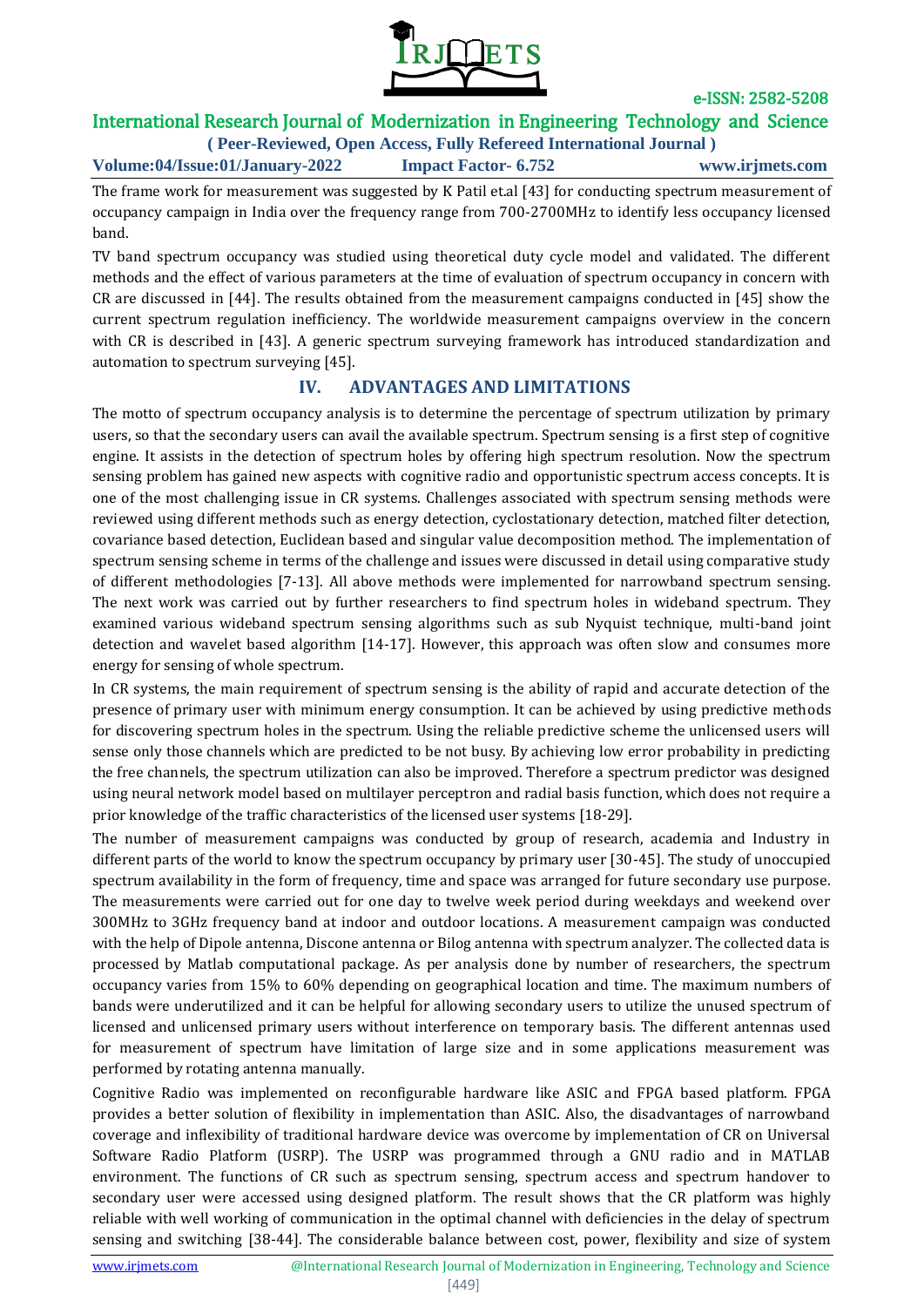

# International Research Journal of Modernization in Engineering Technology and Science

**( Peer-Reviewed, Open Access, Fully Refereed International Journal ) Volume:04/Issue:01/January-2022 Impact Factor- 6.752 www.irjmets.com**

implementation was ensured by credit card sized single board computer using Raspbery Pi platform jointly with signal processing and communication system simulink toolbox [37].

In CR, the secondary user performance increases by increasing the sensing time but at the same time decreases throughput of secondary users which directly affected on quality of service. The throughput of secondary user can be maximized by formulating optimization of spectrum sensing time based on prior knowledge of the available primary users presence and absence probabilities [40-45]

After this rigorous literature survey, it reveals that CR is the promising and challenging field in doing the research and still there is a vast scope for new researchers. And the thrust area of the research is, use of CR technology to access the underutilized spectrum in wireless environment dynamically. Therefore it is important to design an intelligent cognitive engine based on Artificial Neural Network (ANN) that the device should be simple in implementation with compact in size, low cost, minimum consumption of energy and time for sensing and having maximum throughput.

### **V. CONCLUSION**

The paper presents the previous work done in the field of the Spectrum occupancy measurement is elloraboted in detail. The paper presents the research work on the Cognitive radio engine and cognitive radio will help to work to the experimentation of the current work.

### **ACKNOWLEDGEMENTS**

The authors like to acknowledge the Principal, MSEC Bangalore and Chairman for giving opportunity of presenting the research work.

### **VI. REFERENCES**

- [1] D. C. Sicker and C. Doerr, "The 700 MHz Auction," in Proc. of IEEE Workshop on Networking Technologies for Software Defined Radio Networks (SDR), in conjunction with IEEE Conference on Sensor, Mesh and Ad Hoc Communications and Networks (SECON), San Francisco, CA, USA, June 2008.
- [2] J. M. Peha, "Sharing Spectrum Through Spectrum Policy Reform and Cognitive Radio," in Proceedings of the IEEE, vol. 97, no. 4, pp. 708–719, April 2009.
- [3] Spectrum Policy Task Force, "Final Report" Federal Communications Commission, Washington, D.C., USA, Tech. Rep., ET Docket No. 02-135, Nov 2002.
- [4] Akshay Mishra, Gaurav Varshney and Abhay Karandikar, "Analysis of the 3G and BWA Auctions in India" in Proceedings of ITS India 2012.
- [5] J. Mitola III, "Cognitive Radio: An Integrated Agent Architecture for Software Defined Radio," PhD. Dissertation Royal Institute of Technology, Stockholm, Sweden, May 2000.
- [6] I. F. Akyildiz, W.-Y. Lee, M. C. Vuran, and S. Mohanty, "A Survey on Spectrum Management in Cognitive Radio Networks," IEEE Communications Magazine, vol. 46, no. 4, pp. 40–48, April 2008.
- [7] M. Subhedar, and G. Birajdar, "Spectrum Sensing Techniques in Cognitive Radio Networks", International Journal of Next-Generation Networks (IJNGN), Vol.3, No.2, pp.42-52, June 2011.
- [8] S. Thamizharasan, D.Saraswady, and V.Saminadan, "Periodicity based Cyclostationary Spectrum Sensing in Cognitive Radio Networks", International Journal of Computer Applications, Vol. 68, No.6, pp.132-140, April 2013.
- [9] T. Dhope, and D. Simunic, "Performance Analysis of Covariance Based Detection in Cognitive Radio", Proceedings of 35th International Convention (MIPRO), Croatia, pp.68-77, May 2012.
- [10] H. Reyes, S. Subramaniam, N. Kaabouch, and W. Hu, "A Spectrum Sensing Technique based on Autocorrelation and Euclidean Distance and its comparison with Energy Detection for Cognitive Radio Networks", Elsevier Journal of Computers and Electrical Engineering, Vol. 52, pp. 319-327, May 2016.
- [11] W. Ejaz, N. Hasan, S. Lee, and H. Kim, "I3S: Intelligent Spectrum Sensing Scheme for Cognitive Radio Networks", Journal on Wireless Communications and Networking, Vol.1, pp.1-10, Feb. 2013.
- [12] M. Omar, S. Hassan, A. Amphawan, and S. Nor, "SVD-Based Signal Detector for Cognitive Radio Networks", International Conference on Computer Modeling and Simulation, Cambridge, UK, pp. 513- 517, April 2011.
- [13] M. Shaikh, and K. Gupta, "Analysis of Cognitive Radio Spectrum Sensing Techniques", International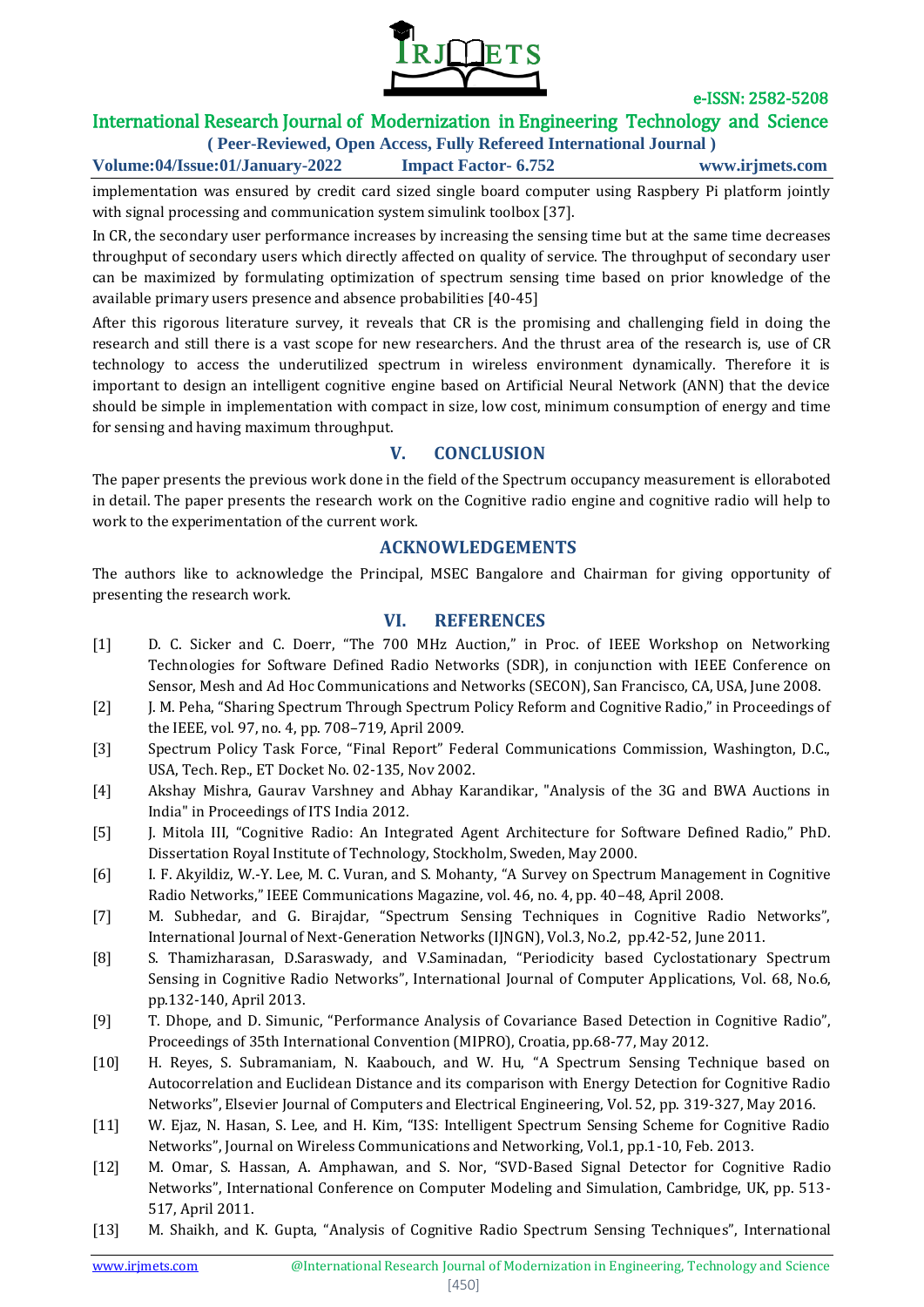

# International Research Journal of Modernization in Engineering Technology and Science

**( Peer-Reviewed, Open Access, Fully Refereed International Journal )**

# **Volume:04/Issue:01/January-2022 Impact Factor- 6.752 www.irjmets.com**

- Journal of Computer Applications, Vol. 10, No. 12, Sept. 2014, pp. 1-7. [14] H. Sun, A. Nallanathan, C. Wang, and Y. Chen, "Wideband Spectrum Sensing for Cognitive Radio Networks: A Survey", IEEE Wireless Communications Journal, Vol.20, No.2, pp.74-81, April 2013.
- [15] Z. Quan, S. Cui, A. H. Sayed, and H. V. Poor, "Optimal Multiband Joint Detection for Spectrum Sensing in Cognitive Radio Networks," IEEE Transactions on Signal Processing, vol. 57, no. 3, pp. 1128–1140, Mar. 2009.
- [16] B. Farhang-Boroujeny, "Filter Bank Spectrum Sensing for Cognitive Radios," IEEE Transactions on Signal Processing, vol. 56, no. 5, pp. 1801 –1811, June 2008.
- [17] Z. Tian and G. Giannakis, "Compressed Sensing for Wideband Cognitive Radios," in Proc. IEEE International Conference on Acoustics, Speech, and Signal Processing, Honolulu, HI, USA, pp. 1357– 1360, April 2007.
- [18] M. Bkassiny, Y. Li, and S. Jayweera, "A Survey on Machine Learning Techniques in Cognitive Radios", IEEE Communication Surveys and Tutorials, Vol.15, No.3, pp.1136-1159, Oct.2012.
- [19] V. Tumluru, P. Wang, and Niyato, "A Neural Network Based Spectrum Prediction for Cognitive Radio", IEEE International Communication Conference, South Africa, May 2010.
- [20] Yu. Tang, and Q. Zhang, "Artificial Neural Network based Spectrum Sensing Method for Cognitive Radio", IEEE International Conference on Wireless Communication Networking and Mobile Computing, China, September 2010.
- [21] A. Canvistas, L. Melo, and M. Grivet, "Spectral Vacancies Prediction Method for Cognitive Radio Applications", Journal of Microwave, Optoelectronics and Application, Vol.15, No.1, pp. 1-18, March 2016,.
- [22] J. Popoola, and R. Olst, "Application of Neural Network for Sensing Primary Radio Signals in a Cognitive Radio Environment", IEEE Africon Conference, Zambia, Nov. 2011.
- [23] L. Yin, W. Hong, and S. Li, "Spectrum Behavior Learning in Cognitive Radio based on Artificial Neural Network", Miitary Communication Conference (MILCOM), USA, pp. 25-30, Nov. 2011.
- [24] N. Baldo, B. Tamma, B. Manoj, and R Rao, "A Neural Network based Cognitive Controller for Dynamic Channel Selection", Proc. of IEEE International Communication Conference, Germany, pp. 1-5, June 2009.
- [25] X. Xie, H. Qu, and J. Kurthus, "Efficient Training of Supervised Spiking Neural Network via Accurate Synaptic Efficiency Adjustment Method", IEEE Transaction on Neural Networks Learning Systems, Vol.28, No. 6, pp. 1411-1424, May 2016.
- [26] X. Xing, J. Jing, W. Cheng, and Y. Huo, "Spectrum Prediction in Cognitive Radio Network", IEEE Wireless Communication Journal, Vol. 20, No.2, pp.90- 96, May 2013.
- [27] S. Zhang, J. Hu, Z. Bao and J. Wu, "Prediction of Spectrum based on Improved RBF Neural Network in Cognitive Radio", Proc. in IEEE international conference on Wireless Information Networks and Systems (WINSYS), Iceland, July 2013.
- [28] O. Winston, A. Thomas and W, Okellodongo, "Comparing Performance of MLP and RBF Neural Network for TV Idle Channel Prediction in Cognitive Radio", Proc. in IEEE international conference on Information, Computing and Telecommunications, Zambia, July 2013.
- [29] X. Dong, Y. LI, C. WU, and Y. Cai, "A Learner based on Neural Network for Cognitive Radio", IEEE international conference on Communication Technology, China, Nov.2010.
- [30] N. Abbas, Y. Naseer, and K. Ahmad, "Recent Advances on Artificial Intelligence and Learning Techniques in Cognitive Radio Network"' Journal on Wireless Communication and Networking, Vol.2, No.20, June 2015.
- [31] F. H. Sanders, "Broadband Spectrum Surveys in Denver, CO, San Diego,CA, and Los Angeles, CA: Methodology, Analysis, and Comparative Results," in Proc. of IEEE Symposium on Electromagnetic Compatibility, Devner, USA, Aug. 1998.
- [32] M. A. McHenry, P. A. Tenhula, D. McCloskey, D. A. Roberson, and C. S. Hood, "Chicago Spectrum Occupancy Measurements & Analysis, and a Long-term Studies Proposal," in Proc. of Workshop on Technology, and Policy for Accessing Spectrum (TAPAS), Boston, USA, August 2006.
- [33] R. I. C. Chiang, G. B. Rowe, and K. W. Sowerby, "A Quantitative Analysis of Spectral Occupancy